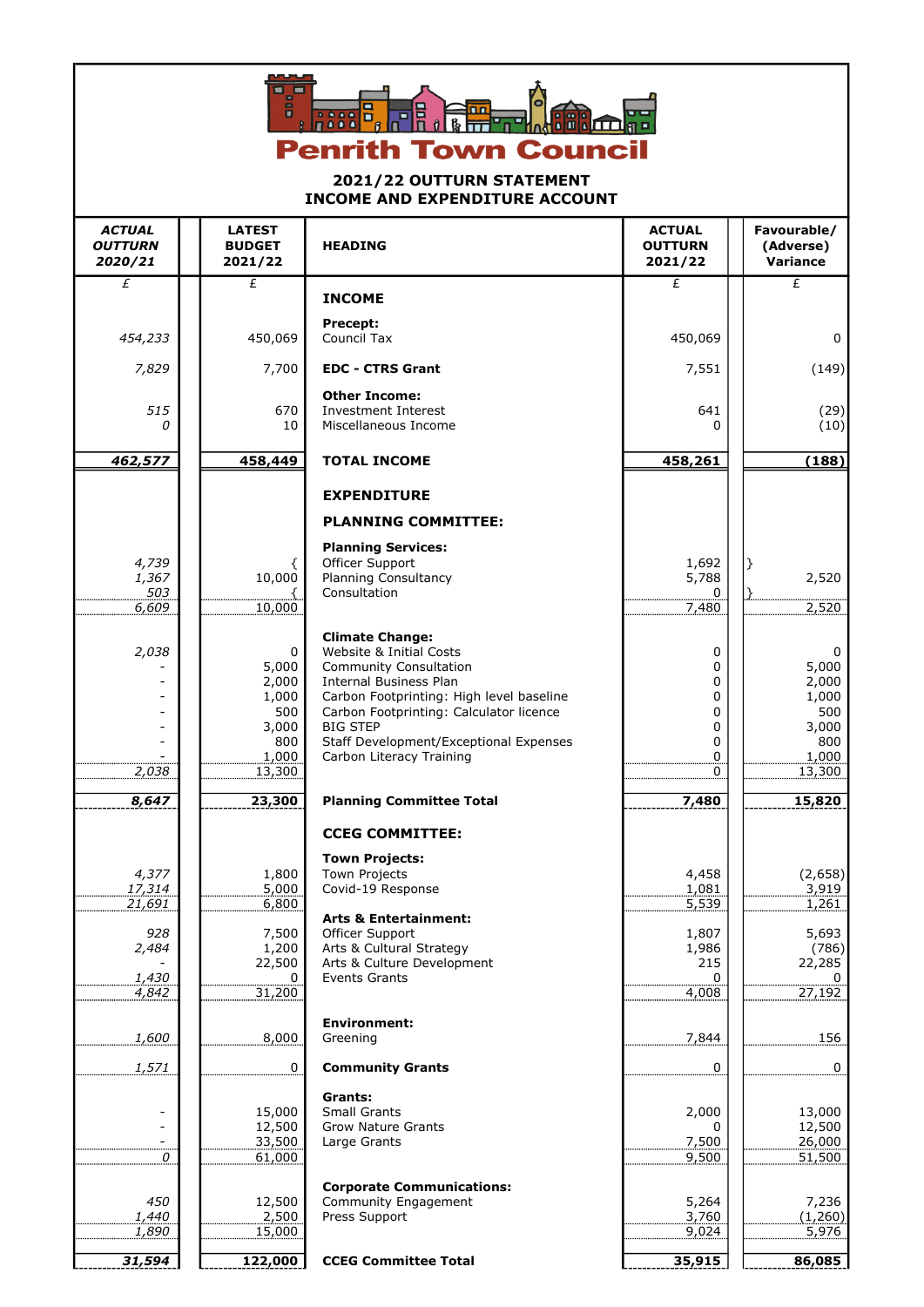| <b>ACTUAL</b><br><b>OUTTURN</b><br>2020/21 | <b>LATEST</b><br><b>BUDGET</b><br>2021/22 | <b>HEADING</b>                                               | <b>ACTUAL</b><br><b>OUTTURN</b><br>2021/22 | Favourable/<br>(Adverse)<br>Variance |
|--------------------------------------------|-------------------------------------------|--------------------------------------------------------------|--------------------------------------------|--------------------------------------|
| £                                          | £                                         |                                                              | £                                          | $\overline{f}$                       |
|                                            |                                           | <b>FINANCE COMMITTEE:</b><br>Staffing:                       |                                            |                                      |
| 172,871                                    | 195,170                                   | Salaries                                                     | 175,242                                    | 19,928                               |
| 15,378                                     | 16,910                                    | National Insurance                                           | 15,982                                     | 928                                  |
| 30,636                                     | 34,120<br>1,000                           | Superannuation<br><b>Recruitment Expenses</b>                | 35,824<br>58                               | (1,704)<br>942                       |
| 893                                        | 950                                       | <b>Staff Training</b>                                        | 348                                        | 602                                  |
| 289                                        | 1,500                                     | Conferences                                                  | 420                                        | 1,080                                |
| 325<br>220,392                             | 700<br>250,350                            | <b>Staff Expenses</b>                                        | 139<br>228,013                             | 561<br>22,337                        |
|                                            |                                           |                                                              |                                            |                                      |
| 7,500                                      | 7,500                                     | <b>Accommodation:</b><br>Rent                                | 7,500                                      | 0                                    |
| 1,383                                      | 1,700                                     | Heat, Light & Water                                          | 1,233                                      | 467                                  |
| 765                                        | 920                                       | Service Charges                                              | 1,181                                      | (261)                                |
| 367                                        | 230<br>380                                | Room Hire & Meetings<br>Insurances                           | 923<br>390                                 | (693)<br>(10)                        |
|                                            | (10)                                      | Letting Income                                               | 0                                          | (10)                                 |
| 10,015                                     | 10,720                                    |                                                              | 11,227                                     | (507)                                |
|                                            |                                           | <b>Civic Functions:</b>                                      |                                            |                                      |
| 143                                        | 400                                       | <b>Civic Functions</b>                                       | 68                                         | 332                                  |
| 567<br>267                                 | 700<br>300                                | Mayoral Expenses<br>Deputy Mayor's Expenses                  | 700<br>300                                 | 0<br>0                               |
| 51                                         | 100                                       | Civic Regalia                                                | 784                                        | (684)                                |
| 1,028                                      | 1,500                                     |                                                              | 1,852                                      | (352)                                |
|                                            |                                           | <b>Cost of Democracy:</b>                                    |                                            |                                      |
|                                            | 200                                       | Annual Meeting                                               | 302                                        | (102)                                |
| 85<br>80                                   | 1,000<br>200                              | Members' Training<br>Members' Expenses                       | 84<br>0                                    | 916<br>200                           |
|                                            | 200                                       | Notice/Honours Board                                         | 197                                        |                                      |
| 165                                        | 1,600                                     |                                                              | 583                                        | 1,017                                |
| 17,995                                     | 21,000                                    | <b>IT</b>                                                    | 14,526                                     | 6,474                                |
| 3,901                                      | 2,050                                     | Website                                                      | 533                                        | 1,517                                |
|                                            |                                           | <b>Devolved Services:</b>                                    |                                            |                                      |
| (1,400)<br>2,530                           | (1,400)<br>11,550                         | <b>Bring Site</b><br>Allotments                              | (1,400)<br>9,142                           | 0<br>2,408                           |
| 418                                        | 400                                       | War Memorial                                                 | 838                                        | (438)                                |
| (420)                                      | 790                                       | <b>Benches</b>                                               | 395                                        | 395                                  |
| (98)<br>625                                | 5,410<br>1,700                            | <b>Bus Shelters</b><br>Bandstand                             | 1,227<br>287                               | 4,183<br>1,413                       |
| 719                                        | 420                                       | Musgrave Monument                                            | 278                                        | 142                                  |
| (3, 515)                                   | 1,200                                     | <b>Fairhill Park</b>                                         | 3,628                                      | (2, 428)                             |
|                                            | 1,500<br>0                                | Play Areas<br>Fairhill United Utilities Planting Maintenance | 0<br>0                                     | 1,500<br>0                           |
| 7,050                                      | 0                                         | Fairhill Site Improvements                                   | 0                                          | 0                                    |
| 1,150                                      | 300                                       | Signage, etc                                                 |                                            | 300                                  |
| (4, 221)<br>8,617                          | 8,000<br>8,800                            | Thacka Beck<br>Community Caretaker                           | 8,319<br>9,723                             | (319)<br>(923)                       |
|                                            | 3,000                                     | Local Government Re-organisation: Action Plan                |                                            | 3,000                                |
| 34,889<br>46,344                           | 4,674<br>46,344                           | Contribution to Devolution Reserve                           | 13,907<br>46,344                           | (9, 233)<br>0                        |
|                                            |                                           |                                                              |                                            |                                      |
|                                            |                                           | <b>Council Projects:</b>                                     |                                            |                                      |
|                                            | 3,000<br>8,000                            | Officer Support<br>Project Budget                            | 0<br>8,000                                 | 3,000                                |
| 0                                          | 11,000                                    |                                                              | 8,000                                      | 3,000                                |
|                                            |                                           | <b>Other Overheads:</b>                                      |                                            |                                      |
| 1,119<br>1,405                             | 1,800<br>1,700                            | Printing, Postage & Stationery<br><b>Audit Fees</b>          | 1,827<br>1,990                             | (27)<br>(290)                        |
| 3,786                                      | 4,000                                     | Insurance                                                    | 3,366                                      | 634                                  |
| 135                                        | 100                                       | Bank Charges & Interest                                      | 139                                        | (39)                                 |
| 3,322<br>3,204                             | 2,800                                     | <b>Accountancy Fees</b><br>Legal Fees                        | 1,685<br>77                                | 1,115                                |
| 283                                        | 2,500<br>450                              | Licences                                                     | 430                                        | 2,423<br>20                          |
| 2,841                                      | 3,000                                     | Subscriptions                                                | 3,978                                      | (978)                                |
| 16,095                                     | 16,350                                    |                                                              | 13,492                                     | 2,858                                |
| 2,118                                      | 8,000                                     | <b>Repairs &amp; Renewals</b>                                | 2,638                                      | 5,362                                |
| 318,053                                    | 368,914                                   | <b>Finance Committee Total</b>                               | 327,208                                    | 41,706                               |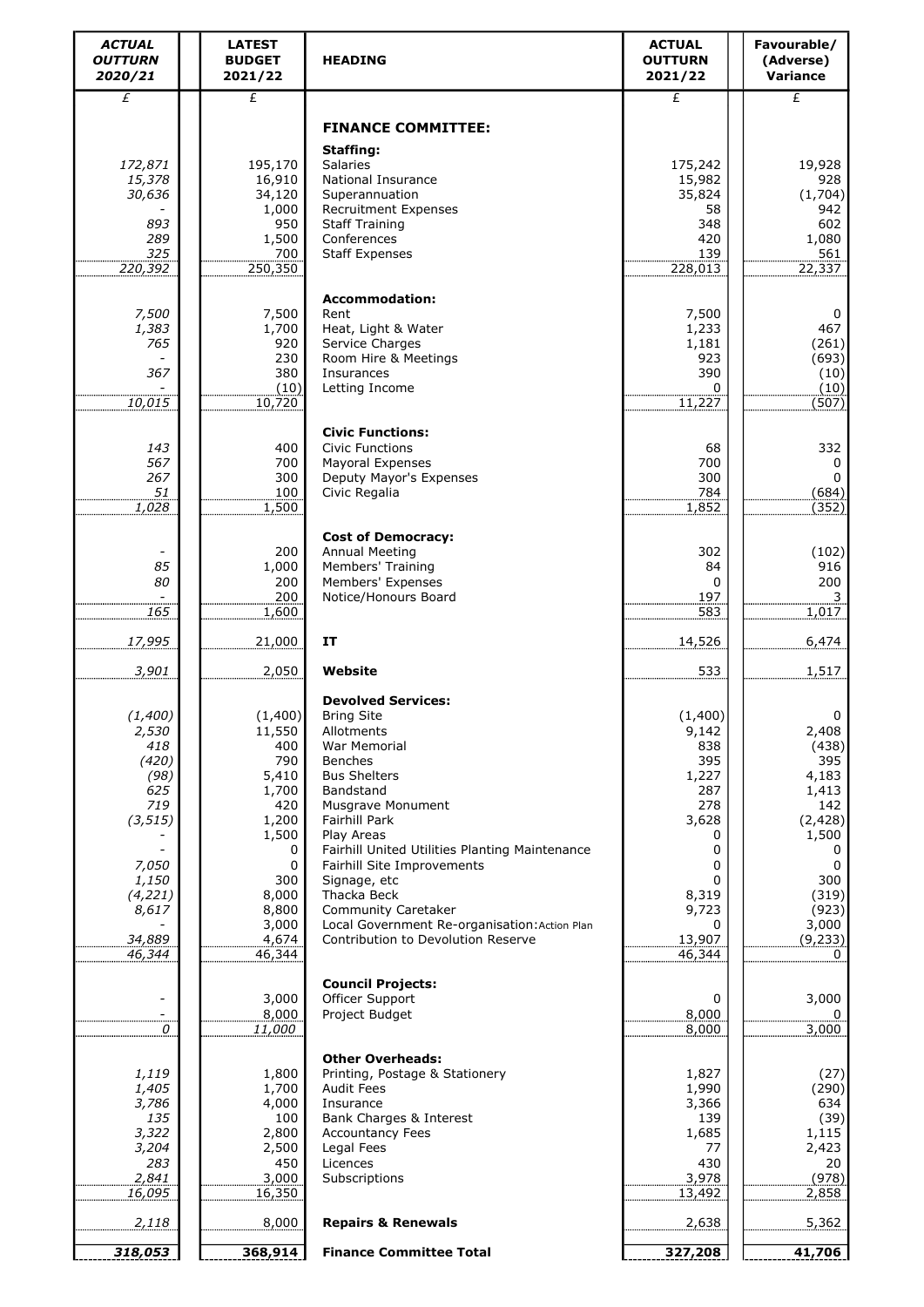| <b>ACTUAL</b><br><b>OUTTURN</b><br>2020/21 | <b>LATEST</b><br><b>BUDGET</b><br>2021/22 | <b>HEADING</b>                          | <b>ACTUAL</b><br><b>OUTTURN</b><br>2021/22 | Favourable/<br>(Adverse)<br>Variance |
|--------------------------------------------|-------------------------------------------|-----------------------------------------|--------------------------------------------|--------------------------------------|
| £                                          | £                                         |                                         | £                                          | £                                    |
| 0                                          | 1,000                                     | Contingency                             | 0                                          | 1,000                                |
| 0                                          | $\mathbf 0$                               | Transfer to/(from) Acquisitions Reserve | 0                                          | 0                                    |
| 358,294                                    | 515,214                                   | <b>TOTAL EXPENDITURE</b>                | 370,603                                    | 144,611                              |
|                                            |                                           |                                         |                                            |                                      |
| 104,283                                    | (56, 765)                                 | INCREASE/(DECR) IN GENERAL RESERVE      | 87,658                                     | 144,423                              |
|                                            |                                           | <b>RESERVES:</b>                        |                                            |                                      |
|                                            |                                           | <b>General Reserve:</b>                 |                                            |                                      |
| 236,149                                    | 276,487                                   | Balance brought forward 1 April         | 340,432                                    | 63,945                               |
| 104,283                                    | (56, 765)                                 | Increase/(decrease) in year             | 87,658                                     | 144,423                              |
| 340,432                                    | 219,722                                   | <b>Balance carried forward 31 March</b> | 428,090                                    | 208,368                              |
|                                            |                                           | <b>Devolution Reserve:</b>              |                                            |                                      |
| 101,059                                    | 121,878                                   | Balance brought forward 1 April         | 135,948                                    | 14,070                               |
| 34,889                                     | 4,674                                     | Contribution from Budget                | 13,907                                     | 9,233                                |
| 135,948                                    | 126,552                                   | <b>Balance carried forward 31 March</b> | 149,855                                    | 23,303                               |
|                                            |                                           | <b>Acquisitions Reserve:</b>            |                                            |                                      |
| 50,000                                     | 50,000                                    | Balance brought forward 1 April         | 50,000                                     | 0                                    |
| 0                                          | 0                                         | Contribution from Budget                | <sup>0</sup>                               | 0                                    |
| 50,000                                     | 50,000                                    | <b>Balance carried forward 31 March</b> | 50,000                                     | $\mathbf 0$                          |
| 526,380                                    | 396,274                                   | <b>TOTAL RESERVES 31 MARCH</b>          | 627,945                                    | 231,671                              |
|                                            |                                           |                                         |                                            |                                      |